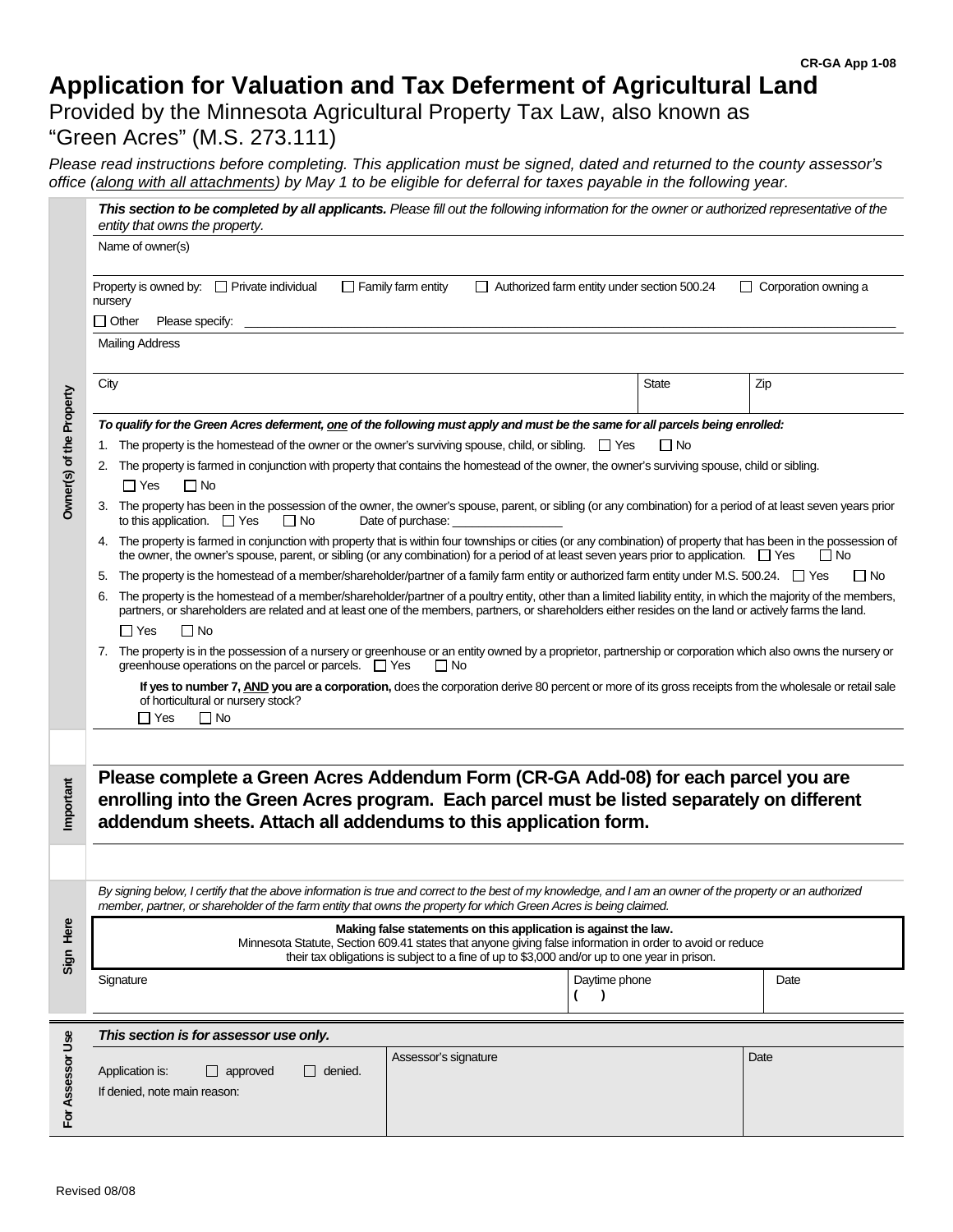# **Instructions for:** *Application for the Valuation and Tax Deferment of Agricultural Land*

#### **What type of property qualifies for Green Acres?**

If you own property that is classified as 2a productive agricultural land, you may be eligible for the Green Acres program.

#### **The property must:**

- Be classified as 2a productive agricultural land and be primarily devoted to agricultural use;
- be at least 10 acres in size or a nursery or greenhouse; and
- **Either:** 
	- be the homestead of the owner, or the owner's surviving spouse, child, or sibling or be farmed in conjunction with the homestead property; or
	- have been in possession of the applicant, the applicant's spouse, parent, or sibling (or any combination) for a period of at least seven years prior to application, or be farmed in conjunction with property within four townships or cities (or any combination) from property that has been in possession of the owner, the owner's spouse, parent or sibling (or any combination) for a period of at least seven year prior to application; or
	- be in the possession of a nursery or greenhouse or an entity owned by a proprietor, partnership, or corporation which also owns the nursery or greenhouse operations on the parcel or parcels; or
	- be the homestead of a shareholder in a family farm corporation or authorized farm entity under Minnesota Statute 500.24; or
	- be the homestead of a member/shareholder of a poultry entity other than a limited liability entity in which the majority of the members, partners, or shareholders are related and at least one of the members, partners, or shareholders

either resides on the land or actively farms the land; or

– be the homestead of an individual who is part of a corporation that derives 80 percent or more of its gross receipts from the wholesale or retail sale of horticultural or nursery stock.

*All parcels being enrolled for the deferred tax must be under the same ownership.* 

#### **How Green Acres works**

The assessor determines two values on Green Acres property:

- 1. The "estimated market value" based on sales of similar property taking into consideration all of the non-farm factors that influence its market value.
- 2. The "agricultural value" or "Green Acres value" based on sales of agricultural property in areas not affected by development pressures.

Taxes are calculated on both market values, but paid on the lower, agricultural value each year. The difference between the tax calculated on agricultural market value and the actual market value is deferred until the property is sold or no longer qualifies for the Green Acres program.

The deferred tax (the difference between the agricultural tax and the tax based on the highest and best use) is a lien upon the property assessed to the same extent and for the same duration as other taxes imposed upon property in the state. The tax is annually extended by the county auditor and if and when payable shall be collected and distributed in the manner provided by law for the collection and distribution of other property taxes.

#### **How to apply**

Complete application and attach a required "Green Acres Addendum Form" for each parcel you wish to enroll.

Green Acres applications are made to and

approved by the county assessor where the property is located. Application forms must be filed by May 1 in order to receive consideration for the following taxes payable year.

If you are granted deferment through this program, you will not be required to file this application each year. However, the county assessor may require you to provide an additional application or other proof deemed necessary to verify that you continue to qualify for the Green Acres deferment.

#### **Special local assessments**

Special local assessments are deferred while the property qualifies for Green Acres\*. However, when the property sells, all deferred special assessments are due.

\**Watershed district special assessments will not be deferred under Green Acres for properties qualifying for Green Acres after May 31, 2008 or for any watershed district special assessments levied after May 31, 2008.*

#### **Required documentation**

You must attach all your Green Acres Addendum Form to this form before submitting it to the assessor.

#### **How we use information**

The county assessor may share the information contained on this form with the county auditor, county attorney, Commissioner of Revenue or other federal, state or local taxing authorities to verify your eligibility for the Green Acres deferment.

You do not have to give this information. However, refusal may disqualify you from consideration for Green Acres deferment.

#### **Penalties**

**Making false statements on this application is against the law.** Minnesota Statutes, Section 609.41 states that giving false information in order to avoid or reduce their tax obligations can result in a fine of up to \$3,000 and/or up to one year in prison.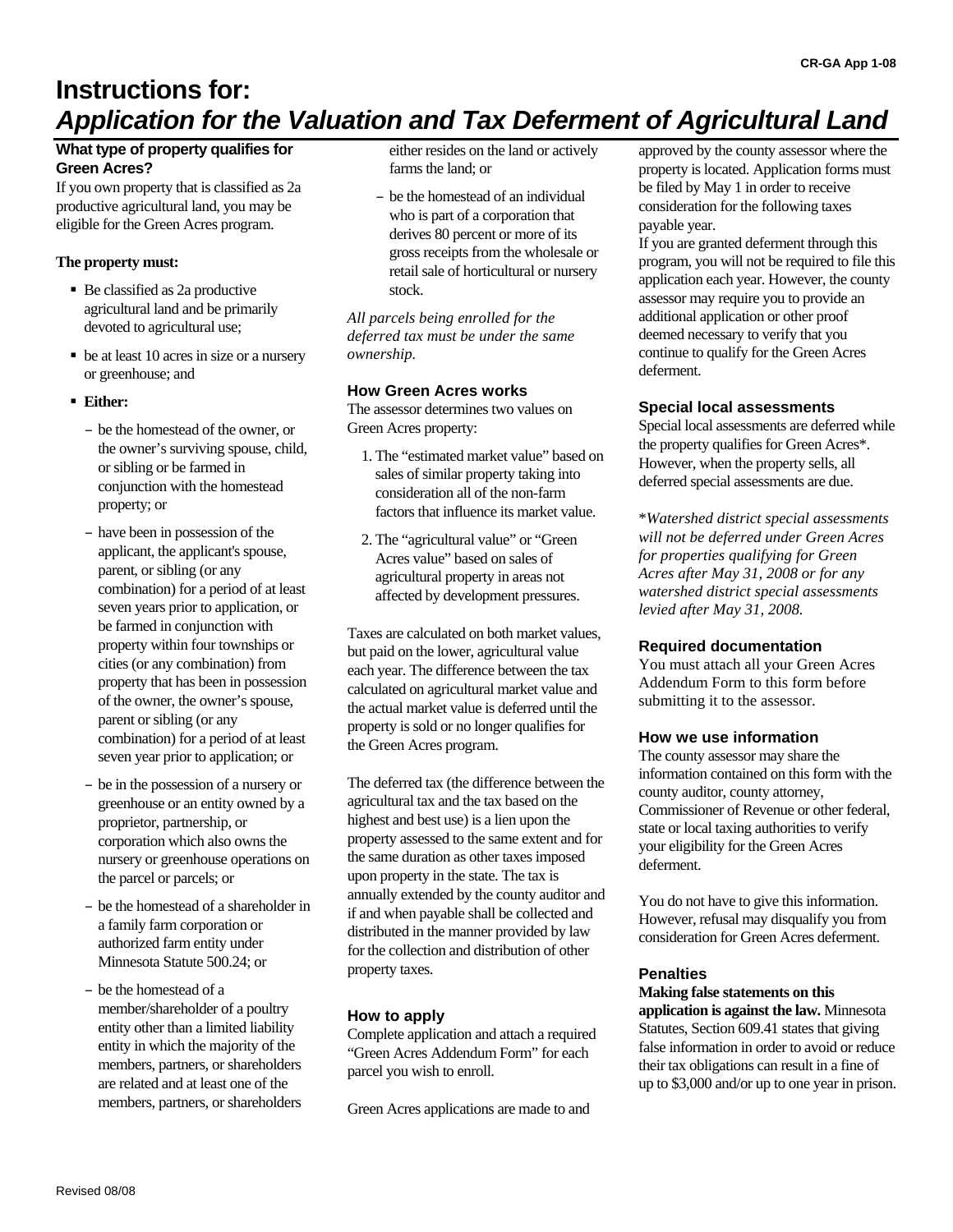# **Green Acres Addendum Form**

# This form is used in conjunction with the *Application for Valuation and Tax Deferment of Productive Agricultural Land*

*Please read instructions before completing. A separate addendum form must be used for each parcel you are enrolling into the Green Acres program. Attach all addendums to your "Application for Valuation and Tax Deferment of Agricultural Land."* 

|                      | deferment is being requested. (Round all acreage to the nearest whole acre.)<br>Township or city                                                                                                         | County                                                                                                                                                                                                                                                                                                                                    |  |  |
|----------------------|----------------------------------------------------------------------------------------------------------------------------------------------------------------------------------------------------------|-------------------------------------------------------------------------------------------------------------------------------------------------------------------------------------------------------------------------------------------------------------------------------------------------------------------------------------------|--|--|
|                      | Parcel ID number or legal description of property                                                                                                                                                        |                                                                                                                                                                                                                                                                                                                                           |  |  |
|                      | Total number of acres of parcel____________                                                                                                                                                              | <u> 1980 - Johann Barn, fransk politik (f. 1980)</u>                                                                                                                                                                                                                                                                                      |  |  |
|                      | Number of TILLABLE acres                                                                                                                                                                                 |                                                                                                                                                                                                                                                                                                                                           |  |  |
|                      | The tillable land that I/we own is currently being farmed $\Box$ Yes<br>$\Box$ No<br>Number of tillable acres actually being tilled ______________                                                       |                                                                                                                                                                                                                                                                                                                                           |  |  |
|                      | The tillable land that I/we own is in one of the following programs (check all that apply):<br>$\Box$ CRP $\Box$ RIM<br>If in CRP/RIM/CREP, what year does the contract expire: ________________________ |                                                                                                                                                                                                                                                                                                                                           |  |  |
|                      |                                                                                                                                                                                                          |                                                                                                                                                                                                                                                                                                                                           |  |  |
|                      | Number of non-tillable acres                                                                                                                                                                             |                                                                                                                                                                                                                                                                                                                                           |  |  |
|                      | How is your non-tillable open land currently being used? Please indicate the approximate number of acres for each of the following:<br>Active pastureland for livestock produced for sale                |                                                                                                                                                                                                                                                                                                                                           |  |  |
|                      | Not used for agricultural purposes                                                                                                                                                                       |                                                                                                                                                                                                                                                                                                                                           |  |  |
| Property Information | Used for hunting/recreational purposes                                                                                                                                                                   |                                                                                                                                                                                                                                                                                                                                           |  |  |
|                      | Cut for hay                                                                                                                                                                                              |                                                                                                                                                                                                                                                                                                                                           |  |  |
|                      |                                                                                                                                                                                                          |                                                                                                                                                                                                                                                                                                                                           |  |  |
|                      |                                                                                                                                                                                                          |                                                                                                                                                                                                                                                                                                                                           |  |  |
|                      | If in CRP/RIM/CREP, what year does the contract expire:<br>Total number of acres enrolled in CRP, CREP, RIM or other similar federal or state conservation programs                                      |                                                                                                                                                                                                                                                                                                                                           |  |  |
|                      | How is your wooded land currently being used? Please indicate the approximate number of acres for each of the following:<br>Active pastureland for livestock produced for sale                           |                                                                                                                                                                                                                                                                                                                                           |  |  |
|                      | Not used for agricultural purposes                                                                                                                                                                       |                                                                                                                                                                                                                                                                                                                                           |  |  |
|                      | Covered by a forest management plan                                                                                                                                                                      |                                                                                                                                                                                                                                                                                                                                           |  |  |
|                      | Used for hunting/recreational purposes                                                                                                                                                                   |                                                                                                                                                                                                                                                                                                                                           |  |  |
|                      | SFIA and 2c Managed Forest Land                                                                                                                                                                          |                                                                                                                                                                                                                                                                                                                                           |  |  |
|                      |                                                                                                                                                                                                          |                                                                                                                                                                                                                                                                                                                                           |  |  |
|                      | The wooded land that I/we own is in one of the following programs (check all that apply):<br>□CRP □RIM □CREP □Other-Please identify below                                                                |                                                                                                                                                                                                                                                                                                                                           |  |  |
|                      | If in CRP/RIM/CREP, what year does the contract expire: ________________________                                                                                                                         |                                                                                                                                                                                                                                                                                                                                           |  |  |
|                      |                                                                                                                                                                                                          | Total number of acres enrolled in CRP, CREP, RIM or other similar federal or state conservation programs                                                                                                                                                                                                                                  |  |  |
|                      |                                                                                                                                                                                                          | Making false statements on this application is against the law.<br>Minnesota Statute, Section 609.41 states that anyone giving false information in order to avoid or reduce<br>their tax obligations is subject to a fine of up to \$3,000 and/or up to one year in prison.                                                              |  |  |
|                      | form I am representing 100 percent of the interest in the property.                                                                                                                                      | Signature of an Owner: By signing below, I certify that the above information is true and correct to the best of my knowledge, and I am an owner of the property or<br>an authorized member, partner, or shareholder of the farm entity that owns the property for which Green Acres is being claimed. I acknowledge that by signing this |  |  |